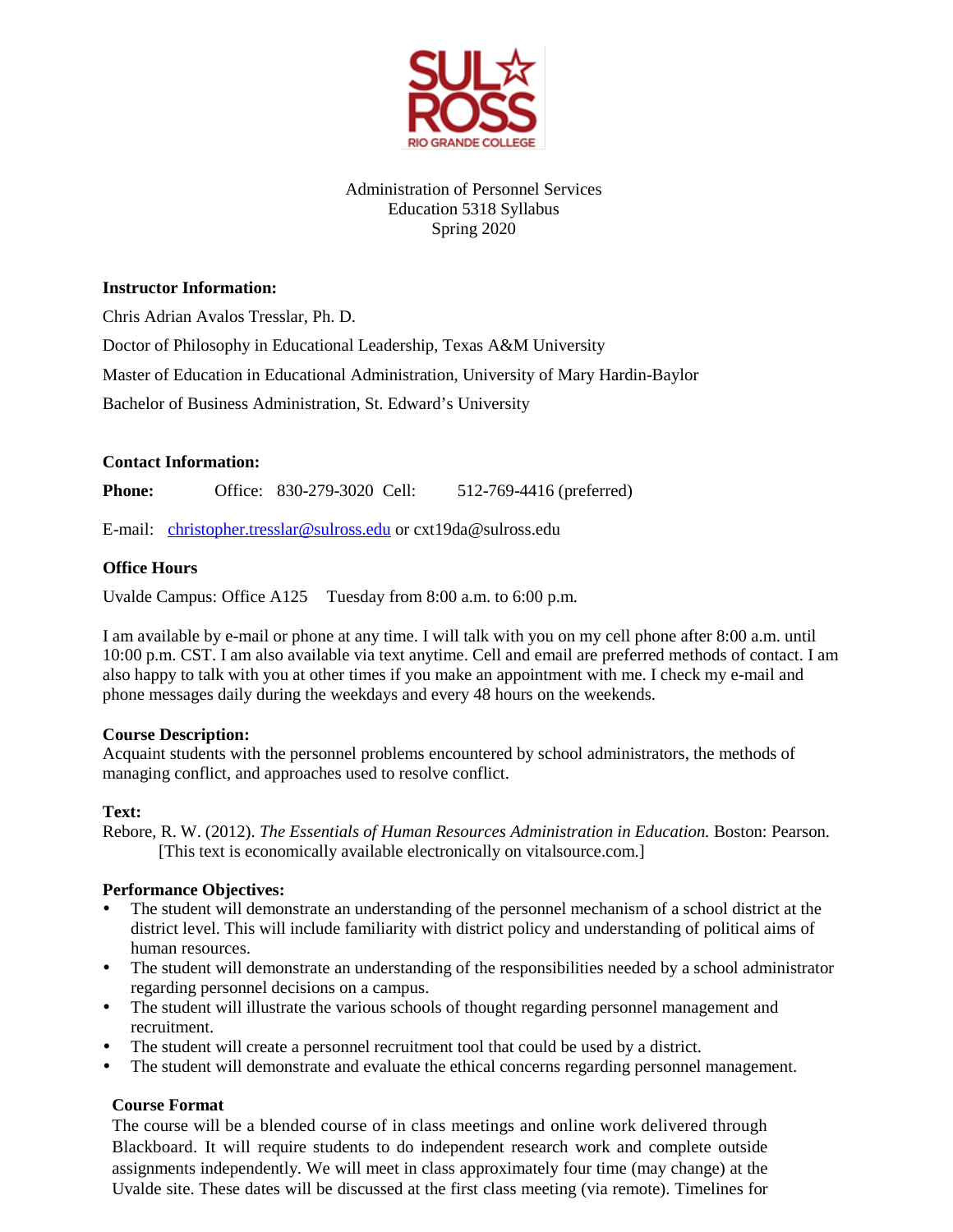due assignments must be honored. Students will be responsible for submitting all assignments on time. It is imperative that all assignments be completed individually. Any evidence of collusion on assignments will be treated as cheating and plagiarism.

#### **Exams**

There will be a **mid-term exam** that will assess your knowledge and understanding of principles and major concepts presented in the first half of the course. There will be a comprehensive **final exam** that assesses student ability to synthesize course objectives and to analyze issues by applying philosophical, sociological and organizational learning to form strategies for solutions.

### **Reflective points on Each Reading Assignment**

Students will write at least one paragraph reflection on each chapter and submit via link. Each reflection should be at least *200 words per chapter of reading*.

### **Pillar Project**

Student will complete project on *Hiring, Selection, and Retention.* The project will entail reviewing and making recommendations for the hiring process. This will include identifying criteria for candidates, selecting interview questions, mock interviews, basis for selection and creating an induction program. Specifics and project criteria will be covered in the first class meeting.

### **Research Paper**

*Research and analyze a current issue on the topic of school personnel.* Choose an issue, analyze it, and express an **informed** opinion (in other words, **you must support** your assertions with research and theory) in a *Three* page paper (page count does not include title page and reference page which should be APA style). Your essay will be evaluated based on the rubric attached to this syllabus. Topics will be discussed and chosen in class.

|                                                                       | <b>Mastery</b>                                                                            | <b>Accomplished</b>                                                           | <b>Developing</b>                                                                                    | <b>Beginning</b>                                                                                                             |
|-----------------------------------------------------------------------|-------------------------------------------------------------------------------------------|-------------------------------------------------------------------------------|------------------------------------------------------------------------------------------------------|------------------------------------------------------------------------------------------------------------------------------|
| <b>Content</b><br>(1,<br>45 %)<br><b>ISLLC</b><br>STANDARD 1,<br>2, 3 | Thesis is sharply<br>defined and<br>thoroughly<br>developed.                              | Thesis is evident<br>and all elements<br>are adequately<br>addressed.         | Thesis is poorly<br>articulated or too<br>broad;<br>development is<br>incomplete or<br>inconsistent. | Thesis is not<br>evident; candidate<br>has made little or<br>no attempt to<br>develop a thesis.                              |
| <b>Mechanics</b><br>(1,<br>15%)                                       | Paper contains<br>no error.                                                               | Paper contains<br>few errors in<br>grammar and/or<br>punctuation.             | Paper contains<br>several or<br>repeated errors<br>in grammar<br>and/or<br>punctuation.              | Paper contains<br>multiple or<br>egregious errors in<br>grammar and/or<br>punctuation.                                       |
| Organization (1,<br>20%)                                              | All parts of the<br>paper are in<br>appropriate and<br>effective order.                   | Parts of the<br>paper are<br>generally in<br>appropriate<br>order.            | Some parts of<br>the paper reflect<br>organization;<br>lapses in<br>organization                     | Paper reflects no<br>logical flow of<br>thoughts.                                                                            |
| <b>Style</b><br>(1,<br>20%)                                           | Writer<br>demonstrates<br>clarity,<br>thoroughness,<br>attention to<br>detail, and voice. | Writer<br>demonstrates<br>mastery of<br>diction and<br>sentence<br>structure. | Writer<br>demonstrates<br>developing<br>mastery of<br>diction and<br>sentence<br>structure.          | Writer<br>demonstrates little<br>understanding of<br>clarity, detail,<br>mastery of diction<br>and/or sentence<br>structure. |

#### **Rubric for Papers**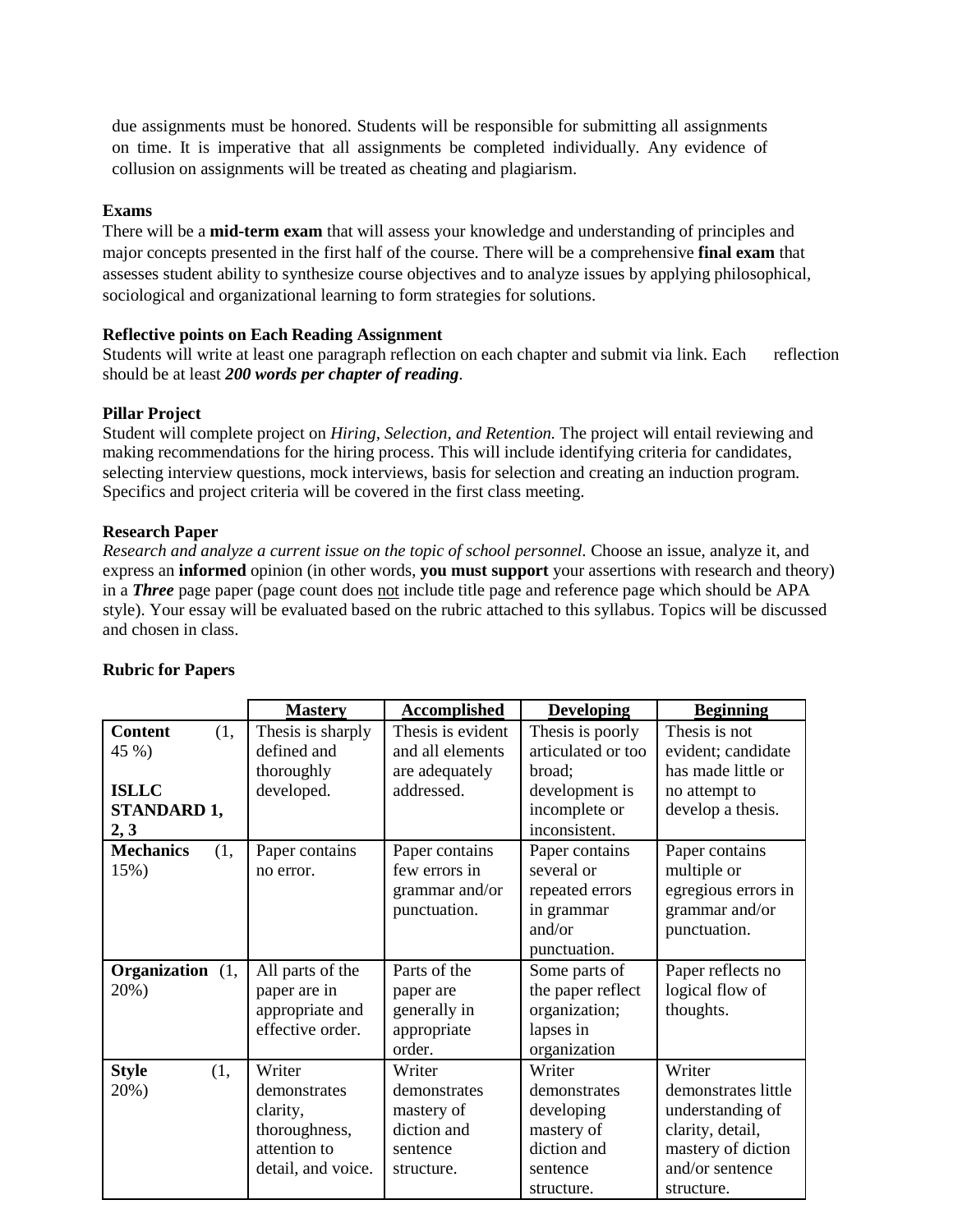### **Class Discussion Board and in Class Activities**

Students will participate in Class Discussion assignments that can be found on Blackboard under Class Discussions. Each student will post an answer to the question and then respond to at least two other classmates' posts. Due dates will be provided with each question. You will also have in class activities and case studies with discussion all students will be expected to participate.

### **Attendance Policy**

Students are expected to attend all classes. If you need to miss a class session, it is your responsibility to inform the instructor prior to the class meeting. Make-Up Work Policy

Missing any part of this schedule may prevent completion of the course. If you foresee difficulty of any type (i.e., an illness, employment change, etc.), which may prevent completion of this course, notify the instructor as soon as possible. Failure to do so will result in failure for an assignment and/or failure of the course. See "Attendance," above.

Late assignments **may be accepted at the discretion of the instructor**, but will have points deducted in fairness to students who turn their work in on time. If I have not heard from you **by the deadline dates for assignments, exams, or class discussion questions,** no make-up work will be allowed.

Requests for extensions must be made in advance and accompanied by appropriate written documentation if the excuse is acceptable to the instructor. **"Computer problems" is not an acceptable excuse. Excuses due to illness must be accompanied by physician confirmation on appropriate letterhead.** Please do not wait until the last minute to submit assignments to avoid unforeseen technology issues.

#### **Method of Evaluation**

| • Chapter Reflections and discussion boards: | 30 points  |
|----------------------------------------------|------------|
| • Mid-term Exam:                             | 50 points  |
| $\bullet$ Final Exam:                        | 50 Points  |
| • Class Discussions and In Class Work:       | 20 points  |
| • Research Paper and Presentation:           | 50 points  |
| • Pillar Project:                            | 100 points |
| • Total Possible Points:                     | 300        |

Assignment of Grades

All grades will be posted in the student grade book in Blackboard and will be assigned according to the following or similar scale:

| A             | $90 - 100\%$ |
|---------------|--------------|
| B             | $80 - 89\%$  |
| $\mathcal{C}$ | $70 - 79\%$  |

- $60 69\%$
- C  $70 79\%$ <br>D  $60 69\%$ <br>F 59% and 59% and below

### **Technical Requirements**

To participate in this course, you will need the following resources:

• High-speed Internet access with a standard up-to-date browser, either Mozilla Firefox or Chrome.

• Consistent and reliable access to their SRSU email and Blackboard, as these are the official methods of communication for this course. Official university business will not take place via personal email accounts.

• Virtual conferences are offered during the semester. We will meet using Collaborate which will require that your computer have audio and video (speaker and microphone) and a stable internet connection. Plan to utilize headphones, if possible, to avoid feedback.

#### **Technical Expectations**